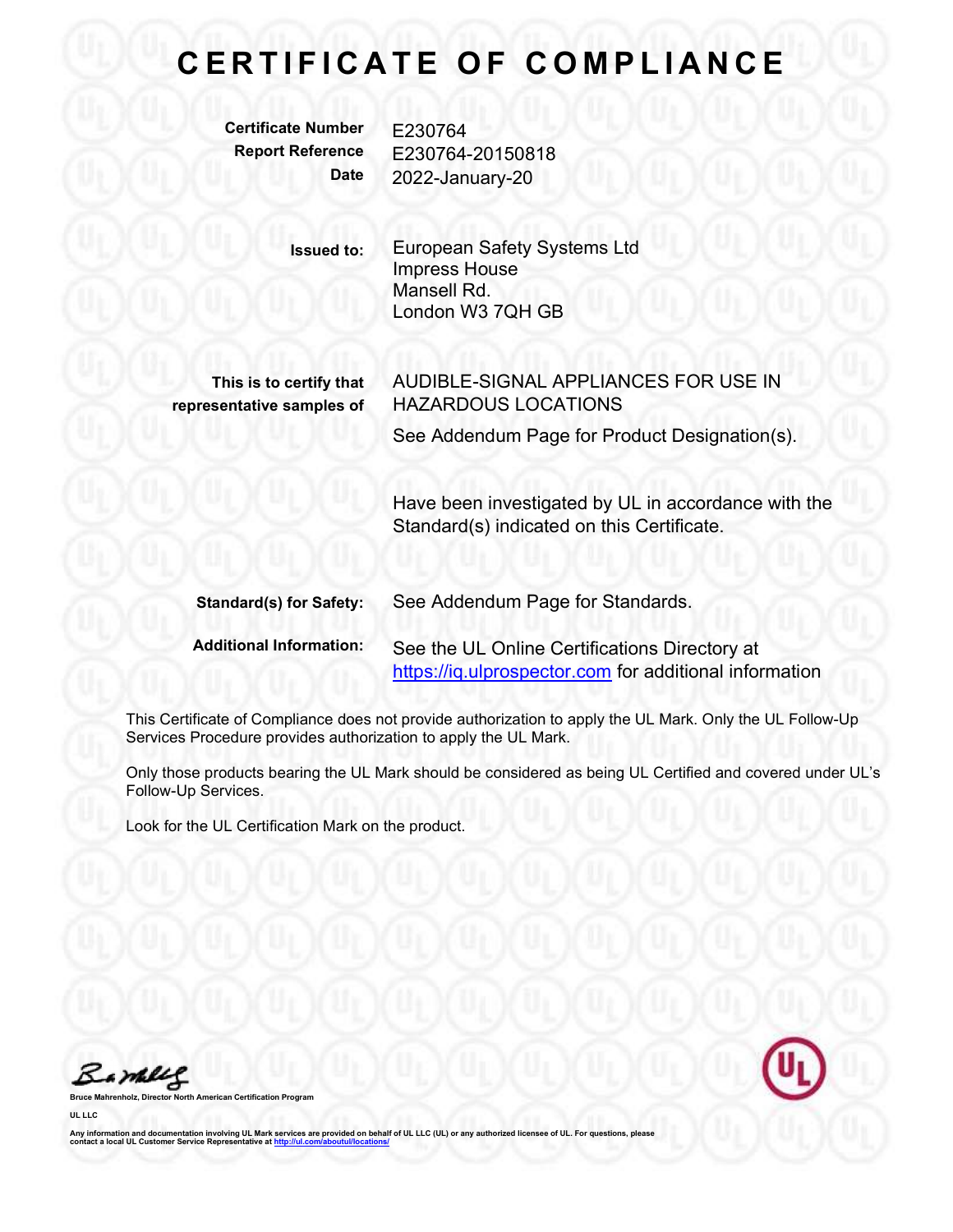# CERTIFICATE OF COMPLIANCE

Certificate Number E230764

Report Reference E230764-20150818 Date 2022-January-20

This is to certify that representative samples of the product as specified on this certificate were tested according to the current UL requirements

#### Models:

Class I, Division 1, Groups A, B, C and D Hazardous Locations;

Sounders, general signalling:

Models D1xS1-DC024-A, D1xS1-DC024-S, D1xS1-AC230-A, D1xS2-DC024-A, D1xS2-DC024-S and D1xS2-AC230-A.

Sounders, public mode: Models D1xS1-DC024-A, D1xS1-DC024-S, D1xS2-DC024-A and D1xS2-DC024-S.

Combined Sounder Beacons, general signalling (all lens color): Models D1xC1X05-DC024-A, D1xC1X05-AC115-A, D1xC1X05-AC230-A, D1xC2X05-DC024-A, D1xC2X05-AC115-A, D1xC2X05-AC230-A, D1xC1X10-DC024-A, D1xC1X10-AC115-A, D1xC1X10- AC230-A, D1xC2X10-DC024-A, D1xC2X10-AC115-A and D1xC2X10-AC230-A. These devices are suitable only in the specific atmospheres indicated in the manufacturer's instruction manual document D190-00-xxx-IS-SC, where xxx is the 3 digits to the relevant instruction manual document, supplied with each device.

Combined Sounder Beacons, public mode sounder, private mode beacon (clear lens only): Models D1xC1X05-DC024-A, D1xC2X05-DC024-A, D1xC1X10-DC024-A and D1xC2X10-DC024-A. These devices are suitable only in the specific atmospheres indicated in the manufacturer's instruction manual document D190-00-xxx-IS-SC, where xxx is the 3 digits to the relevant instruction manual document, supplied with each device.

Class II, Division 1, Groups F and G Hazardous Locations.

Sounders, general signalling: Models D1xS1-DC024-D, D1xS1-AC230-D, D1xS2-DC024-D and D1xS2-AC230-D.

Combined Sounder Beacons, general signalling: Models D1xC1X05-DC024-D, D1xC1X05-AC115-D, D1xC1X05-AC230-D, D1xC2X05-DC024-D, D1xC2X05-AC115-D and D1xC2X05-AC230-D.

Bambles



Bruce Mahrenholz, Director North American Certification Program

UL LLC

Any information and documentation involving UL Mark services are provided on behalf of UL LLC (UL) or any authorized licensee of UL. For questions, please<br>contact a local UL Customer Service Representative at <u>http://ul.co</u>